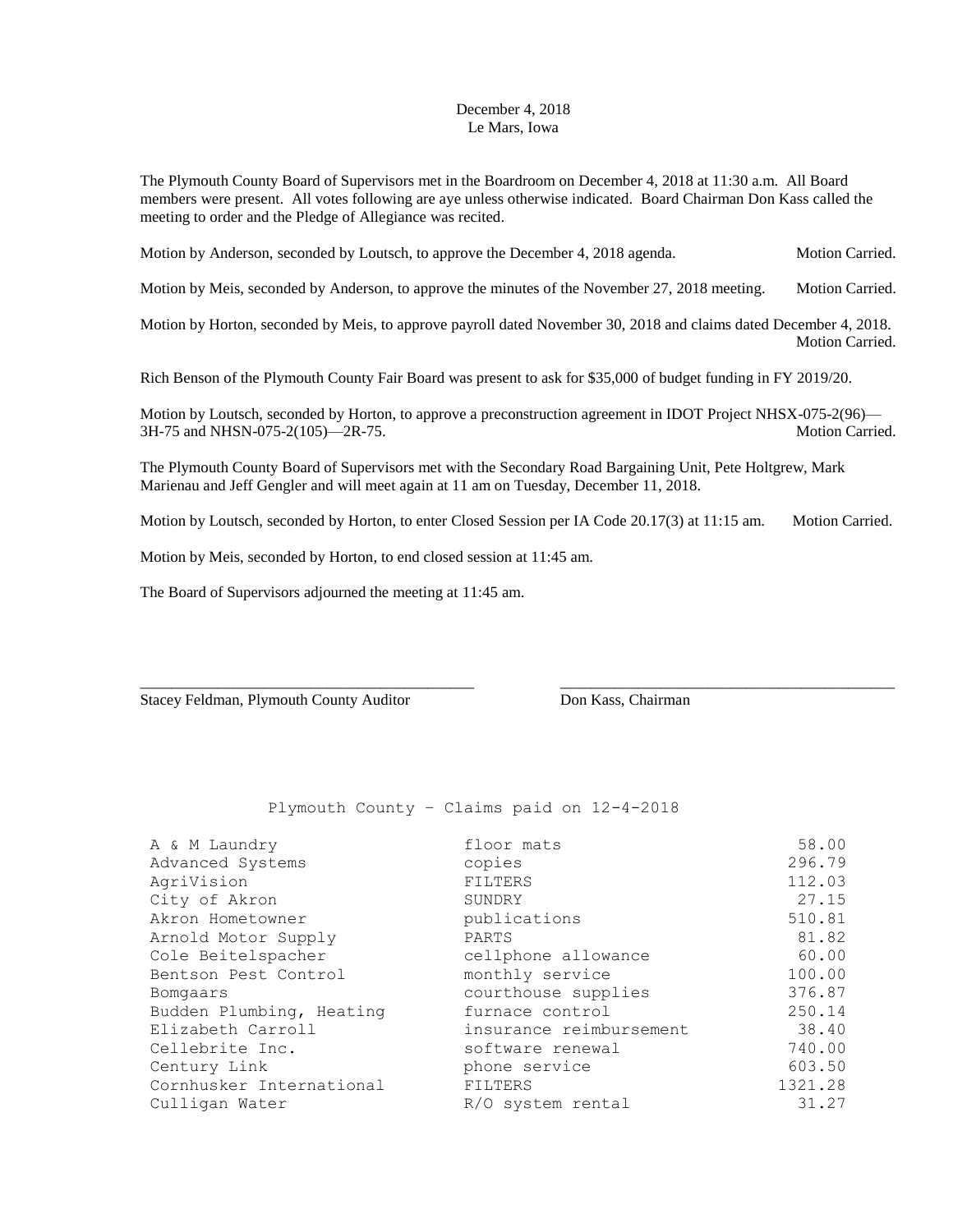Dean Foods kitchen supplies 157.98 Barb Detloff **Election** election official 57.00 Dixon Construction construction project 2580.20 Eakes Inc **Example 20** courthouse supplies 187.20 Fastenal supplies 219.45 Stacey Feldman misc. reimbursements 450.50 Floyd Valley Healthcare pre-employment physical 327.00 Frank Dunn Co. The South ASPHALT CONCRETE STATE SEPAINT SERIES SOLUTION OF STATE SERIES SERIES SERIES SOLUTION Frontier **phone services** 831.87 GCC Alliance and concrete/golf pads 1631.25 Marlene Gearke **Exercise Election official** 67.00 Jeff Gengler GROUNDS 625.00 GIS Workshop COMPUTER SERVICES 420.00 Jolynn Goodchild supplies/cellphone allow. 95.88 Govconnection **MS** Office **MS** Office 653.36 Graves Construction **construction** projects 1843.00 Greenway Lawn Care winterize irrigation system 133.75 H & H Dirt Work PIPE CULVERTS 25837.18 Hardware Hank PARTS 15.99 Jamie Hauser mileage 77.93 HGM Associates Inc OUTSIDE ENGINEERING 2541.56 Hilton Downtown Des Moines MEALS & LODGING 2189.60 Jan Hoffman meals reimbursement 30.19 Hydraulic Sales & Service PARTS 2610.99 HyVee meeting host expenses 101.31 IMWCA 18-19 work comp. premium 10186.00 Indoff SUPPLIES 25.28 Interstate Battery System BATTERIES 159.80 Iowa Dept of Transportation SCHOOLS & MEETING FEES 60.00 Iowa Prison Industries supplies 119.85 I-State Truck Center PARTS 2008 PARTS 412.66 Jack's Uniforms uniforms 350.25 Jeneary Dental inmate dental 237.00 Jerico Services MATERIALS 6295.00 Keltek Inc. **1288** vehicle equipment 4380.72 Kimball-Midwest Co. PARTS 808.64 City of Kingsley 27.62 Trish Kunkel cleaning services 1710.00 L & L Builders **Courthouse renovations** 15397.90 Lampert Lumber LUMBER 336.28 Joyce Lancaster election official 57.00 Sherwin Lassen **insurance reimbursement** 362.42 Legislative Services Agency 2019 code of Iowa 275.00 City of Le Mars **by The Contract City of Le Mars** 132.76 Mail Services mv renewal notices 1173.22 Mark Marienau SUPPLIES 155.14 Mauer-Johnson Funeral Home autopsy transport 411.25 MCI 13.14 City of Merrill SUNDRY SUNDRY 68.61 Metal Culverts CORRUGATED METAL PIPE 20399.20 MidAmerican Energy utilities 3575.55 Midwest Wheel PARTS 250.67 MJM Designs clothing 150.00 Mobile Wireless NetMotion maintenance 82.69 MPH Industries supplies 42.95